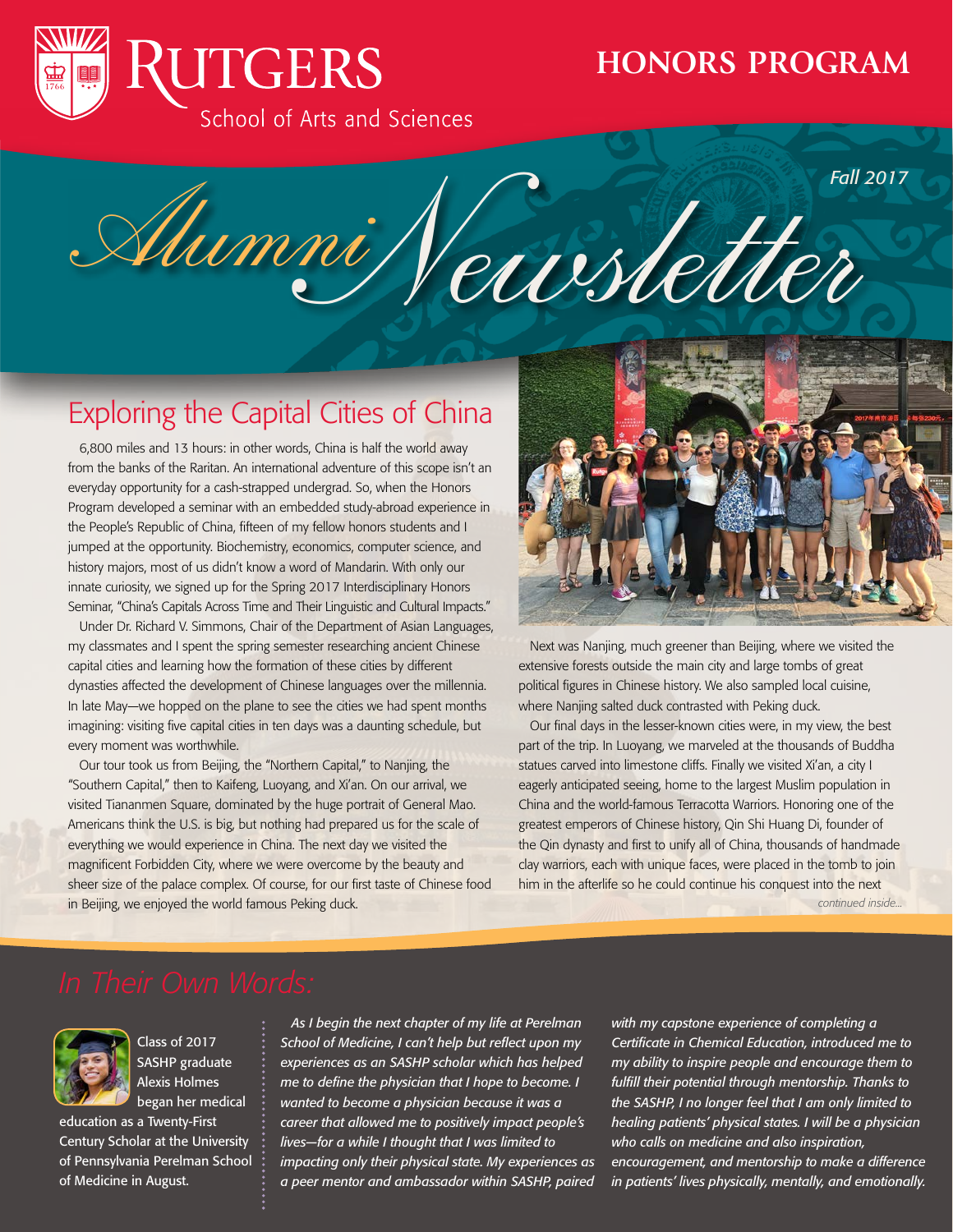## Message from the Honors Dean

In May 2017, the SAS Honors Program said goodbye to our graduating "Honors Scholars" as they fanned out across the globe to pursue Fulbright awards in India



and Germany; to teach in France; to pursue graduate degrees in the UK and the Netherlands; to study

medicine, law, business, and engineering at top professional schools in the U.S.; and to launch careers working for the NIH in D.C., LinkedIn in San Francisco, and Deutsche Bank in London, to name just few of our Scholars' next stops after Rutgers.

Thankfully, we anticipate that these students will one day return to mentor our current students, just as our Honors alumni always so generously do. This year more than a dozen honors alumni shared their careers with current students and participated in successful pilots of our new Honors Alumni Shadowing Experience.

We look forward to hearing from you in the coming year. Don't hesitate to ask us, "How can I get involved?" We'd love to feature you in one of our Honors Alumni Spotlights and catch up with you in April 2018 at our Annual Honors Alumni Gathering.

enneller M one

Jennifer M. Jones



*continued from previous page...*

world. While movies like *The Mummy: Tomb of the Dragon Emperor* fictionalize the site, the reality is far more impressive. The scope and beauty of these artifacts truly summed up China: vast, ancient, cultured, and highly skilled.

I've related only a small fraction of our experience. How to capture a stroll through a Chinese street market in the dead of night, taking in its smells and bustling activity? How to convey the sense of

community as sixteen students savored a meal with fifteen dishes being spun around the table? How to distill into words those quiet moments when we peered out the bus window at the myriad shop signs and distinctive local architecture? I could say it was a once in a lifetime experience, but I'd be lying. We have ten-year tourist visas, so one day soon, many of my friends from the trip and I will be headed back to China. *By Gabriel Duque SAS '19*

# In Appreciation: Dean Muffin Lord



*Dean Muffin Lord retired in June 2017 after almost 30 years of devoted service to Rutgers University.*

Nancy Lord, or, as all the world knows her, Muffin, was a skilled and nurturing advising dean for Rutgers students for almost 30 years. She left a remarkable legacy in which she profoundly touched the lives of literally thousands of Rutgers undergraduates.

Muffin joined the University in 1988 as Assistant Director of the Rutgers College Honors Program. Over the years, she has seen many changes at Rutgers, but probably none as monumental as the creation of the School of Arts and Sciences in 2007. She brought her deep experience and her extensive networks of connections to the task of creating the School of Arts and Sciences Honors Program. She became its first, and to date, only director. Bringing her characteristic warmth to all that she did, she

made Rutgers Arts and Sciences Honors Program a nurturing and supportive home for countless students.

The University and our students are immensely grateful for Muffin's long and distinguished career of outstanding contributions to undergraduate education. In May 2017, Muffin was presented with a special Lifetime Achievement Award for her dedication to Rutgers students and for her administrative and programmatic leadership in the Honors Programs in Rutgers College and the School of Arts and Sciences.

In June, the staff of the SAS Honors Program hosted a retirement party for Muffin at the Log Cabin at the Rutgers Gardens. Her beloved RU Glee Club, led by Dr. Patrick Gardner, sung her out. The Honors Program's parting gift to Muffin was a video, produced by Tyler Farnsworth SAS'19 which features her colleagues reading her favorite poem, *Ithaka*, in her honor. You can enjoy the video using the link below.

Muffin cared very much about each of you. Don't hesitate to keep in touch with her through honorsdean@sas.rutgers.edu. She will be happy to hear from you as she embarks on her new post-Rutgers adventures.

> *View the Ithaka video and leave a message for Muffin and the Honors Program here: youtu.be/bN0zLg1\_ZAA*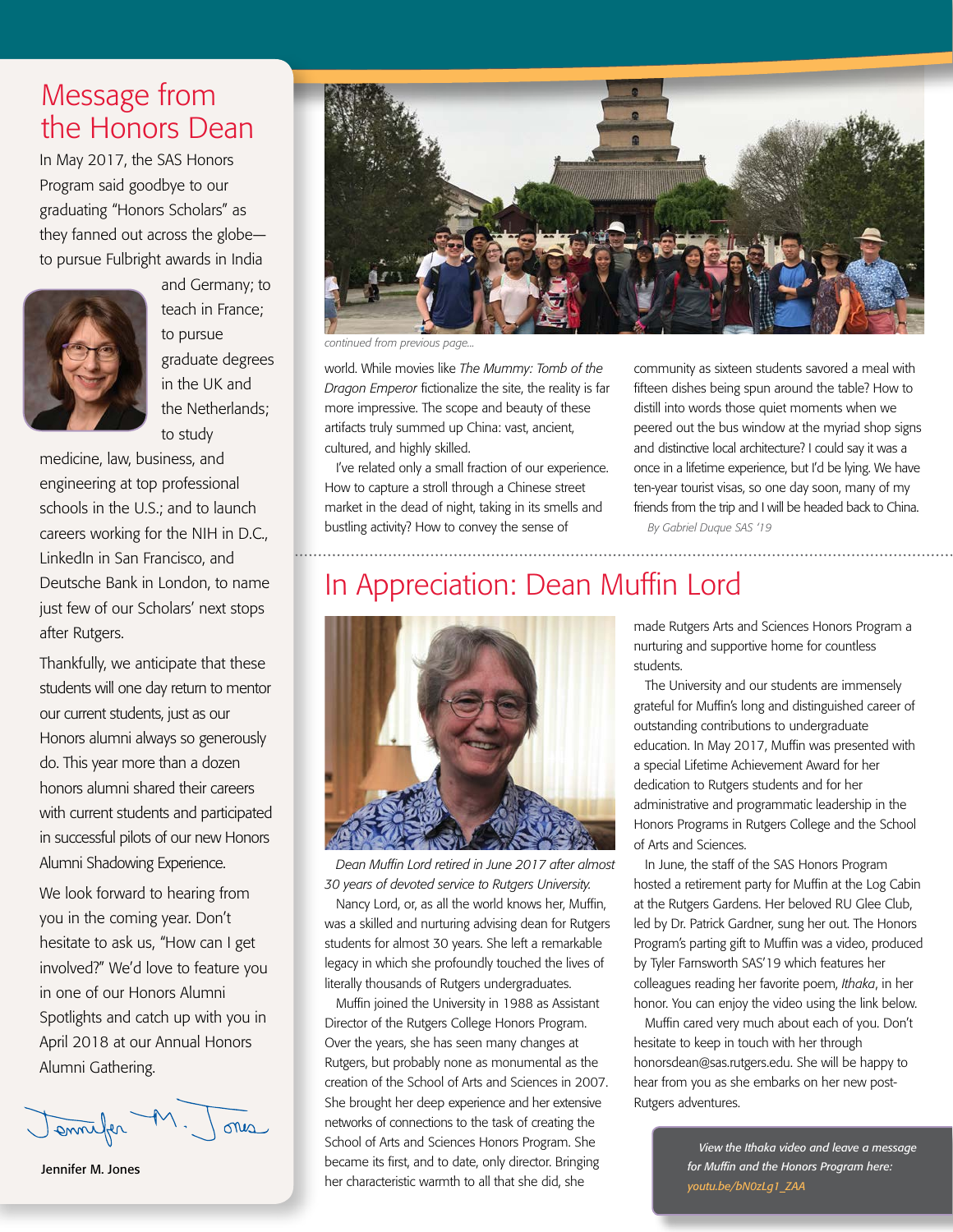## Love in Honors

It was a big day for Rutgers.

More than 100,000 people showed up for Rutgers Day on the final Saturday of April 2016, breaking attendance records and setting the stage for the University's 250th anniversary.

It was just the type of event that would draw Rebecca Mamone SAS'11 and her boyfriend Brian Dib RC'09. And once these two Honors Program alums joined the throngs of people on campus, they made the day even more special.

"We met up with friends; it was a great day" Rebecca recalls. "Brian suggested that our friends take a picture of us on the Kissing Bridge. While

a pie yet and wanted to be a team player, so I asked Rebecca and her friend to pie me. Rebecca took a running start from about 100 feet away."

Rebecca, a Cleveland-native, described that she and Brian started spending time together during the spring of her freshman year. "When I came back from Ohio after that first summer, we started dating. The rest is history."

Rebecca and Brian both pursued a liberal arts education through the Honors Program. Brian majored in history, political science, and economics. Rebecca majored in political science Honors Program experience, are still very much at the center of their lives. They are football season ticket holders and remain good friends with many of the people they met through the Honors Program. "We have a lot of close friends from our time at Rutgers and they are all people that we met through the Honors Program."

Rebecca says she still marvels at how choosing Rutgers changed her life. "When you pick a college, you really only think about those four years," she said. "I never imagined that it would lead to Rutgers law school, to working at the Foundation, and to meeting my husband. All of that came from the single decision of picking a college. It's pretty amazing."



they were taking our picture, Brian got down on one knee and proposed. After nine years together, of course I said yes!"

The Rutgers Day proposal was the perfect culmination of a relationship that had long been set in scarlet. The couple met as undergraduates in the Honors Program at McCormick Hall, where Brian was a Resident Assistant and Rebecca was a first year.

Brian, originally from Marlton, says his first memory of Rebecca was at a Pie Your RA event hosted by Residence Life. "I hadn't been hit with and history, with a minor in African studies. After college, they both attended Rutgers School of Law*–*Camden. Brian is now an attorney for the firm of Sweeney & Sheehan and Rebecca works for the Rutgers Foundation.

The couple was married on May 16, 2017, in the Morocco Pavilion at Disney World's EPCOT Center. Brian and Rebecca love to travel, so EPCOT provided the perfect setting for the beginning of their new journey together.

As they begin the next chapter of their lives together, the couple says that Rutgers, and the

## SAS Honors Program by the Numbers



Interdisciplinary Honors Seminars in 2016-2017

Honors Program Scholars graduated in May 2017





students from the SAS Honors Program class of 2017 graduated as a Henry Rutgers Scholar

*Were you a Henry Rutgers Scholar? Share your research with hpalumni@sas.rutgers.edu.*



Nicolaus Schrum graduated as an SASHP scholar in May 2017 with an individualized major as well as a second

major in linguistics and a minor in psychology. In September, Nic began the Ph.D. program in Linguistics at the University of Connecticut.

*The SAS Honors Program was the center of my academic life while I was at Rutgers. This was true in the ways it is for all of the HP students, through honors courses, trips, and my interdisciplinary honors thesis. More uniquely for me, I also worked in the Honors Program main office, helping to run the program and getting to know another side of university life. My time in the office was a highlight of the week, when I would get to spend time with the deans, help my fellow students, and become* 

*more aware of the goings-on in the university around me.*

*As for future plans, the comfort in academia given to me by my time working at the Honors Program helped me decide to apply directly to a Ph.D. program, rather than taking a break from school. Linguistics, as a discipline, requires deep collaboration with people of other cultures and backgrounds, and I think my time at the Honors Program has prepared me for that as well.*